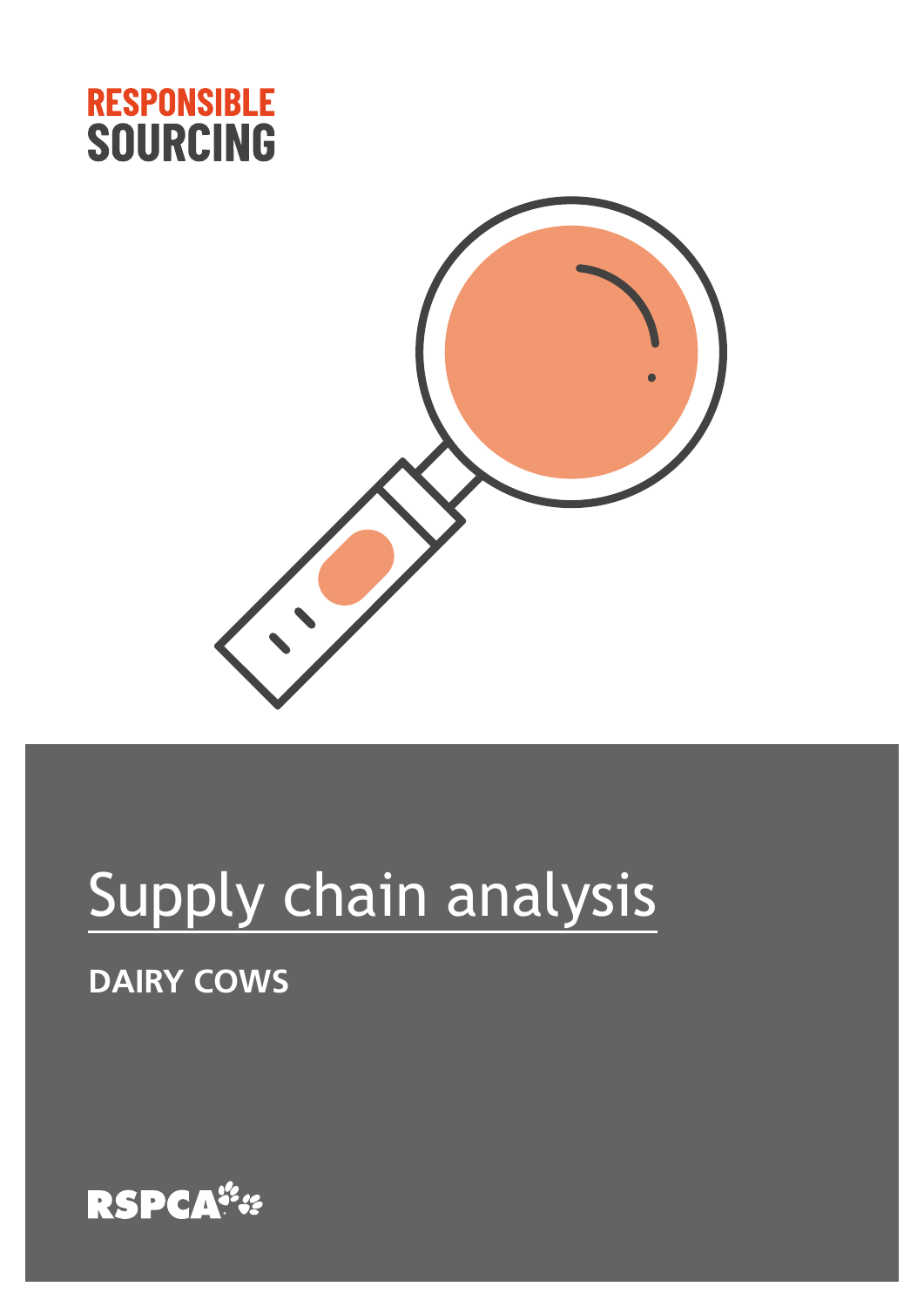## Supply chain analy **DAIRY COWS**

#### Animal welfare considerations

- Cow-calf separation
- Lack of access to pasture
- Lameness and mastitis prevalence
- Live export of excess heifers
- Practices such as calving induction and tail docking

For replacement or bobby calves

- Colostrum management
- Cow-calf separation
- Frequency and quantity of milk feeds
- Individual housing of calves
- Killing or slaughter method
- Painful husbandry procedures such as disbudding and castration
- Transport at young age



If you have specific questions or challenges arising from your supply chain analysis, get in touch with [RSPCA Australia](mailto:responsiblesourcing@rspca.org.au).

#### Product range

**Dairy products:** liquid milk, powdered products, cheese products, butter & cream products, sour milk products, whey products

**By-products**: pet food, pet treats, hooves, ears, gelatine, leather

#### Step one

Where are dairy products used in your business?

- Are you using dairy products on site?
- Are you buying in products that contain dairy products?

What dairy products are used in your business?

- $-$  Is the dairy product used on site liquid, powdered, cheese, butter, cream, sour milk or whey?
- Do the products brought in list which kind of dairy product is used?

#### Step two

For each type of dairy product used in your business, ask your supplier:

- Is the dairy product certified by a third party? If so, which certification program.
- Is the method of production labelled?
- Is your supplier also the producer? If not, how many suppliers/processors are involved in the chain back to the dairy producer?
- Does the producer also supply cattle to the live export trade?
- Is the dairy product produced in Australia?
- What husbandry practices are carried out and how?
- What is the method of transport and killing/slaughter?

For each product containing dairy used in your business, ask your supplier:

- Is the dairy product certified by a third party? If so, which certification program.
- Can the dairy ingredient be traced back to the producer?
- Is the dairy used in the product from Australia?
- What is the method of production for the dairy product?
- What type of dairy product is used?